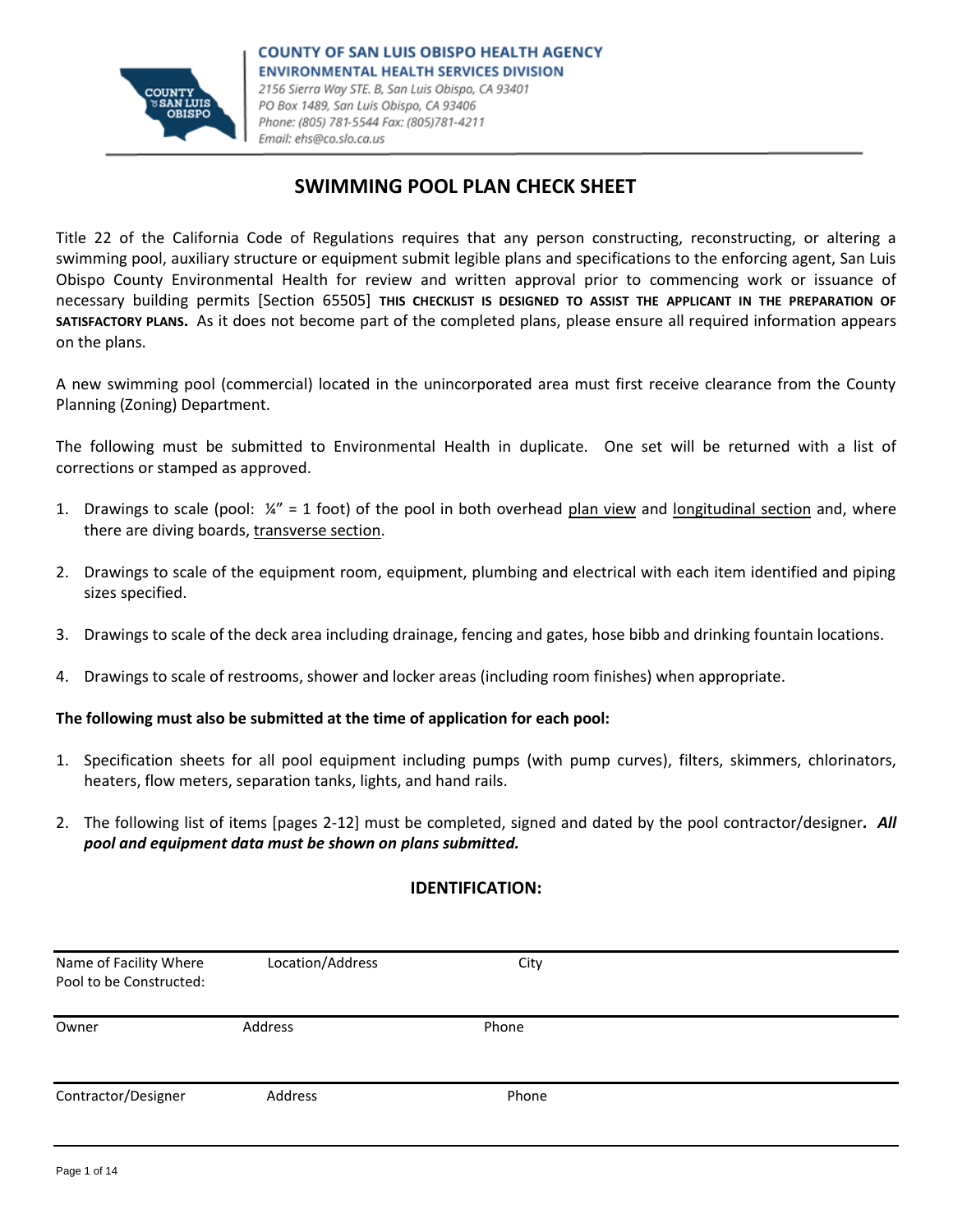## **POOL DATA – Part I of ll**

# **ANSWER THE FOLLOWING QUESTIONS WHERE APPLICABLE AND CHECK THE APPROPRIATE BOX(s):**

|    | 1. TYPE OF POOL (Check):                                                                               | $\bullet$                                                                                                                                                  |
|----|--------------------------------------------------------------------------------------------------------|------------------------------------------------------------------------------------------------------------------------------------------------------------|
|    | ______ standard (no diving)                                                                            | Model # _________________                                                                                                                                  |
|    | ______ standard (diving)                                                                               |                                                                                                                                                            |
|    | wading                                                                                                 | # of filters ______________________                                                                                                                        |
|    | ____ special use/other                                                                                 |                                                                                                                                                            |
|    | Specify <b>Specify Specify Specify Specify Specify Specify Specify Specify Specify Specify Specify</b> | 8. HYDROSTATIC RELIEF VALVE/ASSEMBLY:                                                                                                                      |
|    | 2. POOL DIMENSIONS:                                                                                    | No Ves                                                                                                                                                     |
|    | $\bullet$                                                                                              | • Depth to groundwater                                                                                                                                     |
|    |                                                                                                        | 9. CHLORINATION OR DISINFECTION UNIT                                                                                                                       |
|    | $\bullet$                                                                                              | (Provide spec sheet)                                                                                                                                       |
|    |                                                                                                        |                                                                                                                                                            |
|    |                                                                                                        |                                                                                                                                                            |
|    |                                                                                                        | $\bullet$ Model # ________________                                                                                                                         |
|    |                                                                                                        | 10. SKIMMER/GUTTER SYSTEM:                                                                                                                                 |
|    | $\bullet$                                                                                              | (Provide spec sheet)                                                                                                                                       |
|    | Odd configuration, see plan _________<br>$\bullet$                                                     | $\bullet$                                                                                                                                                  |
|    | Complies with Sect. 2.9011(see Pg.5)<br>$\bullet$                                                      | Manufacturer __________________<br>$\bullet$                                                                                                               |
|    | 3. POOL COLOR MUST BE WHITE ____ yes                                                                   | $\bullet$                                                                                                                                                  |
| 4. | <b>RETURN INLETS: (Provide spec sheet)</b>                                                             | Gutter system with surge tank at                                                                                                                           |
|    | # of inlets ______________________<br>$\bullet$                                                        | gallons                                                                                                                                                    |
|    | $\bullet$                                                                                              | 11. FLOWMETER: (Provide spec sheet)                                                                                                                        |
|    | • Inlets adjustable                                                                                    | $\bullet$                                                                                                                                                  |
|    | 5. OUTLET BOTTOM DRAIN: (Provide spec sheet)                                                           | $\bullet$                                                                                                                                                  |
|    | Safety type dual main drains at least 2 feet<br>$\bullet$                                              | Model # 2009 and 2009 and 2009 and 2009 and 2009 and 2009 and 2009 and 2009 and 2009 and 2009 and 2009 and 20<br>$\bullet$<br>12. RANGE OF PRESSURE GAUGE: |
|    | apart                                                                                                  | Influent __________ Effluent ________                                                                                                                      |
|    | Open area of the drain cover ___________ sq. in. =<br>$\bullet$                                        | 13. VACUUM GAUGE:                                                                                                                                          |
|    | sq. ft.                                                                                                | 14. POOL STEPS/STAIRS/LADDERS/RAILS:                                                                                                                       |
|    | GPM (from pump curve) per grate (1/2 of GPM                                                            | • Pool is _______ ft. at shallow end                                                                                                                       |
|    |                                                                                                        | Riser height of stair ____________<br>$\bullet$                                                                                                            |
|    | if 2 grates) _____ ÷ 7.48 gal./cu. ft. = _____ cfm                                                     | (Provide<br>$\bullet$                                                                                                                                      |
|    | $\div$ 60 sec/min = ____ cfs $\div$ grate opening in sq.                                               | spec sheet)                                                                                                                                                |
|    | than 2 ft./sec)                                                                                        | Height of rail above deck ____ in.                                                                                                                         |
|    | 5. SUCTION LINE SIZE: ___________                                                                      | # of ladders _______________                                                                                                                               |
|    | 6. PUMP: (Provide spec sheet)                                                                          | Clearance between ladder and stair riser                                                                                                                   |
|    |                                                                                                        | $\overline{\phantom{a}}$ in.                                                                                                                               |
|    | Model # __________________                                                                             | Stepholes have a tread of _____ in. and a width                                                                                                            |
|    | Horsepower __________________________                                                                  | $of$ in.                                                                                                                                                   |
|    | # of pumps ________________                                                                            | <b>15. DEPTH MARKERS:</b>                                                                                                                                  |
|    | Ft. of head in system ________________                                                                 | _____ maximum depth                                                                                                                                        |
|    | GPM @ system head loss __________                                                                      | minimum depth                                                                                                                                              |
|    | Turnover rate ____________________                                                                     | _______ each end                                                                                                                                           |
|    | Hair & Lint catcher ____ Yes ____ No<br>$\bullet$                                                      | break in slope                                                                                                                                             |
|    | 7. FILTER: (Provide spec sheet)                                                                        | perimeter at 25 ft. increments                                                                                                                             |
|    |                                                                                                        | ____ vertical wall of pool at water line                                                                                                                   |
|    |                                                                                                        |                                                                                                                                                            |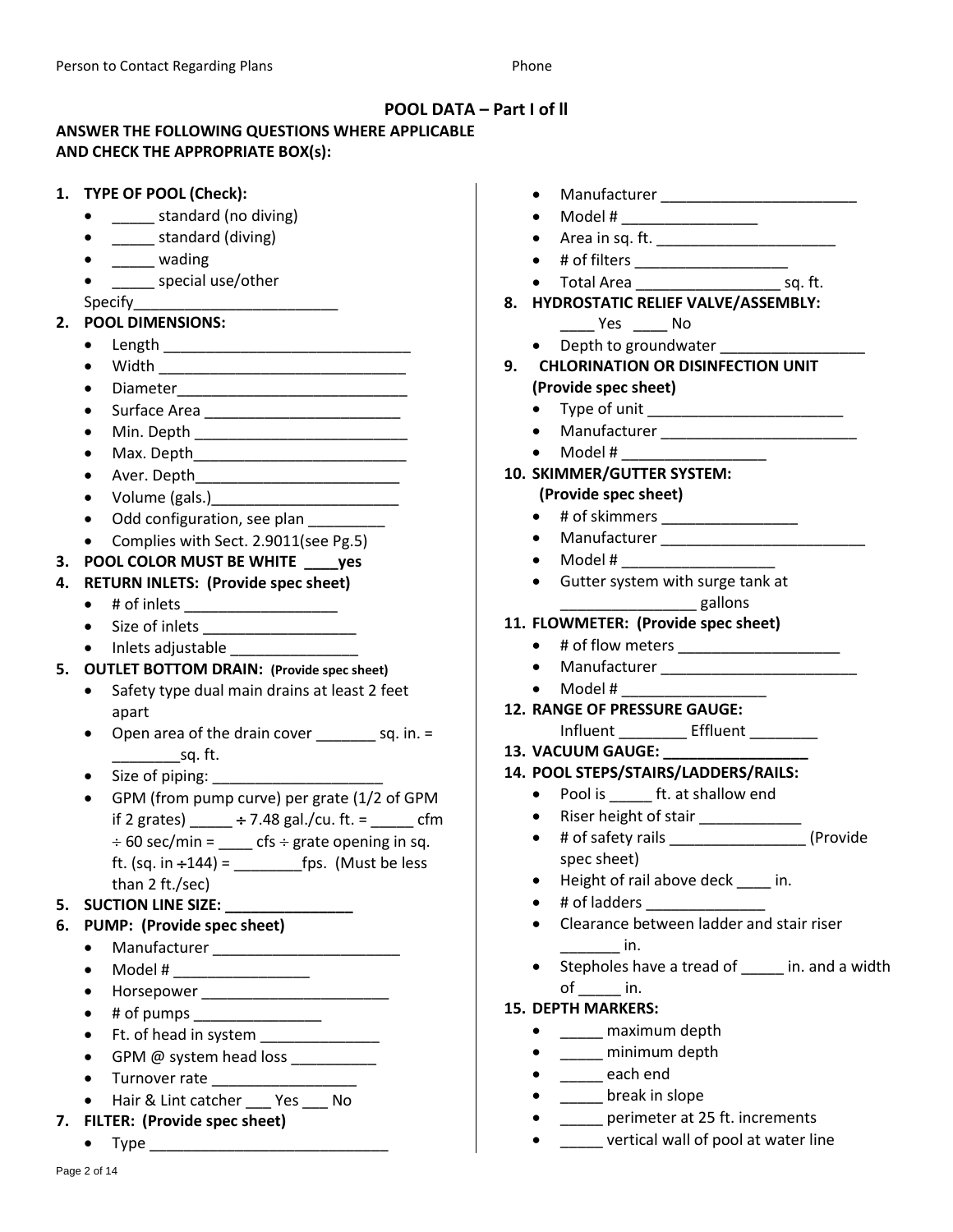- **ware vertical wall of pool & on deck** surface (if pool width exceeds 20 ft.)
- \_\_\_\_\_ markers are \_\_\_\_\_ in. in ht.
- \_\_\_\_\_ "Ft." abbreviation after each depth marker
- 

### **16. BREAK MARKING:**

## **POOL DATA – Part I OF II (continued)**

- 1. Proper flush mounted devices for fastening a safety rope & buoys across pool (at 4  $\frac{1}{2}$  ft. depth) installed Yes No
- 2. Break-in depth slip resistant 4 in. tiles \_\_\_ Yes \_\_\_ No

### **17. DECK:**

- $\bullet$  Deck is made of
- Deck is \_\_\_\_\_\_ ft. wide
- Deck is ft. wide between pool and spa
- $\bullet$  Deck is sloped  $\frac{1}{4}$  /ft. to deck drain \_\_\_ Yes \_\_\_ No
- Deck drains to

### **18. COPING:**

- Type \_\_\_\_\_\_\_\_\_\_\_\_\_\_\_\_\_\_\_\_\_\_\_\_\_\_\_\_\_\_
- Manufacturer \_\_\_\_\_\_\_\_\_\_\_\_\_\_\_\_\_\_\_\_\_\_\_\_
- **19. FENCING:**
	- Does fencing enclose pool?
	- What is its height?
	- Are any openings greater than 4 in. in any dimension?
	- Does the gate have a self-closing self-latching lock? \_\_\_\_\_\_\_ Opens outwardly \_\_\_\_\_\_

## **20. EQUIPMENT ROOM:**

- The floor is made of \_\_\_\_\_\_\_\_\_\_\_\_\_\_\_\_\_\_
- Is there easy access to all equipment and gauges?
- Have provisions been made for a back wash sight glass?
- $\bullet$  Is floor sloped  $\frac{1}{4}$  /ft. to a drain?

## **21. DRESSING ROOM/TOILET/SHOWER:**

- Straight line distance from above to farthest point of the farthest living unit \_\_\_\_\_\_\_\_\_\_ ft.
- Are public showers, toilets and dressing rooms provided? \_\_\_\_\_\_\_\_\_\_\_\_\_\_\_\_\_\_\_\_\_\_\_\_\_
- $\bullet$  Total # of bathers is
- Is one shower per 50 bathers provided? \_\_\_ Yes \_\_\_ No
- Separate toilet facilities for men and women are provided as follows:
	- # of women toilets \_\_\_\_\_\_\_\_\_
- # of men toilets \_\_\_\_\_\_\_\_\_\_\_

Pool has a break in slope at 4 1/2 feet \_\_\_\_\_No \_\_\_Yes (If yes: 1 & 2)

- $\bullet$  # of men urinals \_\_\_\_\_\_\_\_
- # of women showers
- $\bullet$  # of men showers \_\_\_\_\_\_\_
- # of women lavatories
- # of men lavatories
- Hot water max. temp. is  $^{\circ}$ F.
- **23. DRESSING ROOM/TOILET/SHOWER FLOOR PLAN REQUIREMENTS:**
	- Dressing room/toilet/shower floor plan provided
	- Room finish schedule provided
		- Wall material
		- Floor material, floor must be coved
		- Ceiling material
	- Samples of flooring and wainscot materials are provided
	- Hot & cold running water to each faucet
	- Hot water must reach  $110^{\circ}$ F minimum

## **24. HOSE BIBBS/DRINKING FOUNTAIN:**

- Has a hose bibb been provided that is located so that all portions of the deck can be reached with 75 ft. of hose?
- There is/are drinking fountain(s).
- **25. SIGNS: The following signs will be posted at pool side:**
	- \_\_\_\_\_ No Lifeguard on Duty
	- \_\_\_\_\_ Lifeguard on Duty
	- \_\_\_\_\_ Artificial Respiration
	- No Diving Sign (Shallow pool)
	- \_\_\_\_\_ Chlorine Gas
	- \_\_\_\_\_ Emergency Phone Numbers
	- Pool Occupancy Capacity

#### **26. SAFETY EQUIPMENT:**

- \_\_\_\_\_ Life hook and pole
- \_\_\_\_\_ Life ring with 3/16" rope
- \_\_\_\_\_ First aid kit
- \_\_\_\_\_\_ Test kit (pH, free chlorine & cyanuric acid)
- **27. BACKWASH:**
	- Separation tank Yes No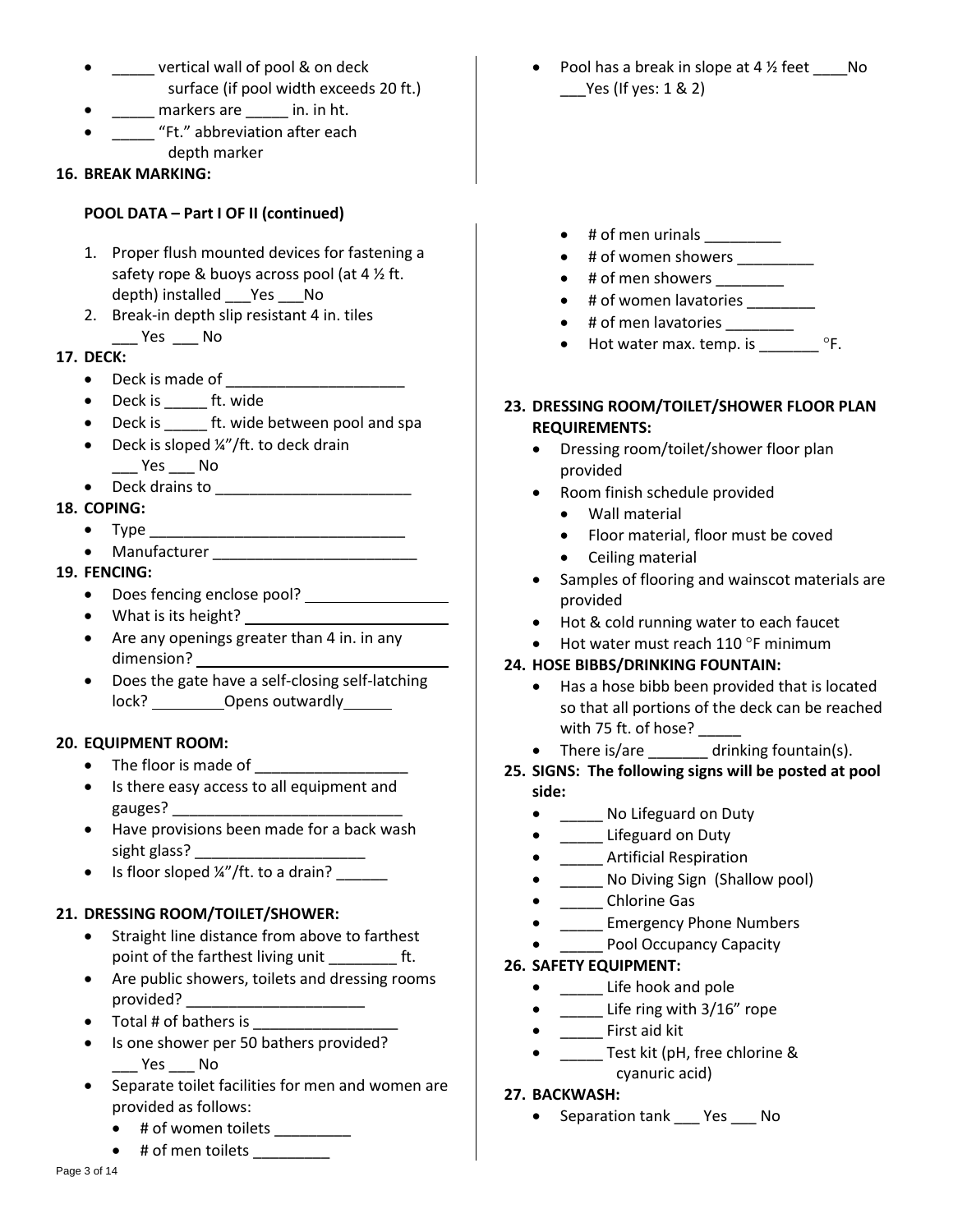Make/model \_\_\_\_\_\_\_\_\_\_\_\_\_\_\_\_\_\_\_ capacity to sq. ft. of filter area Wastewater from the separation tank cannot be returned to the pool. Air gap filter backwash to public sewer \_\_\_ Yes \_\_\_ No Backwash receptacle size \_\_\_\_\_ p-trap size \_\_\_\_\_\_\_\_\_\_\_\_\_ Backwash valve \_\_\_ Yes \_\_\_ No \_\_\_\_ size Make/Model \_\_\_\_\_\_\_\_\_\_\_\_\_\_\_\_ Backwash water goes to **28. WHEN EMPTIED, POOL WATER GOES TO** \_\_\_\_\_\_\_\_\_\_\_\_\_\_\_\_\_\_\_\_\_\_\_\_\_\_\_\_\_\_\_\_\_\_\_\_\_ **POOL DATA – Part I OF II (continued) 29. HEATER:** (Provide spec sheet) Manufacturer Model **Model** connection pipe size  $\mathsf{in}$ . Max. flow Internal bypass valve \_\_\_ Yes \_\_\_ No External bypass valve \_\_\_ Yes \_\_\_ No Size of bypass \_\_\_\_\_\_\_\_\_\_\_ in. **30. RECIRCULATION PIPE SIZE: POOL DATA – Part I of II (continued) ANSWER THE FOLLOWING QUESTIONS WHERE APPLICABLE AND CHECK THE APPROPRIATE BOX(s): DO THE FOLLOWING CALCULATIONS, SHOW ALL WORK;** *ATTACH SEPARATE SHEET AS NEEDED***: I. GALLONAGE CALCULATION:** length (ft) x width (ft) x average depth (ft) x (times) 7.5 gal/ft<sup>3</sup> = # of gallons Answer: \_\_\_\_\_\_\_\_\_\_\_\_\_\_\_\_\_\_\_\_\_\_\_\_\_\_\_ gal. **For Round Pools:**  $3.14 \times R^2$  (ft) x average depth (ft) x 7.5 gal/ft $^3$  = # of gallons Answer: \_\_\_\_\_\_\_\_\_\_\_\_\_\_\_\_\_\_\_\_\_\_\_\_\_\_ gal. **II. PUMP CURVE CALCULATIONS:** \_\_ gpm from pump curve at \_\_\_\_\_\_\_ ft. of head 60 ft. of head for pressure D.E., high rate sand & cartridges 45 ft of head for rapid sand 40 ft of head for vacuum D.E. **III. TURNOVER CALCULATIONS:** Pump must provide a complete turnover of pool water in a 6 hour period. **gallons in pool** = min. gpm of pump 360 min. \_\_\_\_\_\_\_\_\_\_\_\_\_\_ = \_\_\_\_\_\_\_\_\_ 360 min. (answer) • Gallons in pool  $x 6 \div$  pump curve gpm  $x 360$ = \_\_\_\_\_\_\_\_\_\_\_\_\_\_\_\_\_\_ turnover rate in hours **IV. MAX. FILTRATION FLOW RATE CALCULATIONS:** (Complete for your filter type) • Rapid sand:  $3$  gpm/ft<sup>2</sup> \_\_\_\_\_\_\_\_\_\_\_\_\_\_ gpm (pump curve) 3 gmp/ft $^2$ = \_\_\_\_\_\_\_\_\_\_\_\_\_\_\_\_\_\_\_\_ ft.<sup>2</sup> filter required (answer)  $\bullet$  D.E.: 2 gpm/ft<sup>2</sup> \_\_\_\_\_\_\_\_\_\_\_\_ gpm (pump curve) 2 gpm/ft<sup>2</sup>

= \_\_\_\_\_\_\_\_\_\_\_\_\_\_\_\_\_\_\_\_ ft.<sup>2</sup> filter required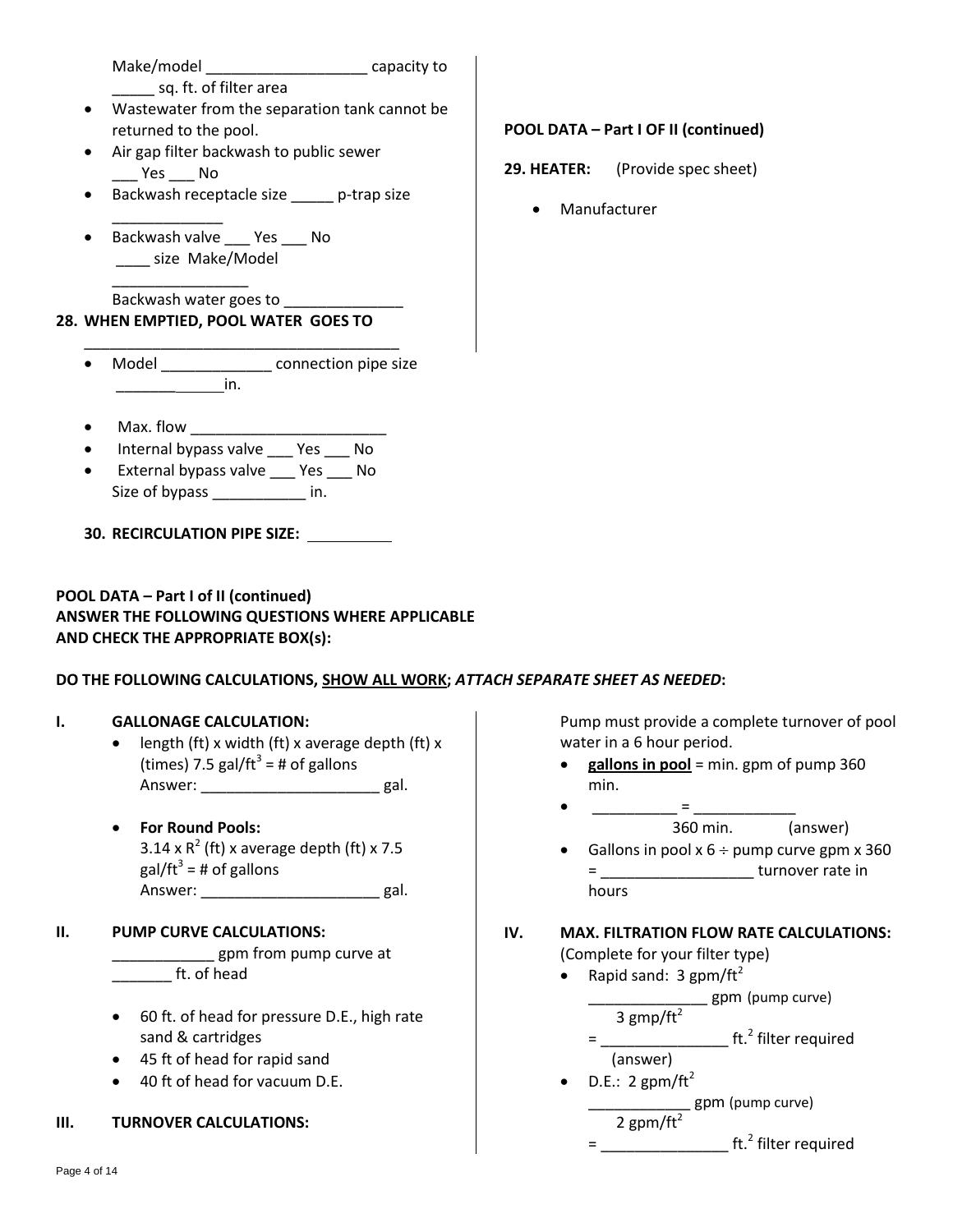

### **PART II OF II**

#### **ANSWER THE FOLLOWING QUESTIONS:**

| 3106B | #1 | Pool shall be designed and durably built of reinforced concrete, or material equivalent in strength<br>and be watertight.<br>Show on plans<br>Yes                                                                                                                                                                                                                                                                                                                                                                                                                  |
|-------|----|--------------------------------------------------------------------------------------------------------------------------------------------------------------------------------------------------------------------------------------------------------------------------------------------------------------------------------------------------------------------------------------------------------------------------------------------------------------------------------------------------------------------------------------------------------------------|
| 3106B | #2 | The finished pool shall be white.<br>Yes Show on plans                                                                                                                                                                                                                                                                                                                                                                                                                                                                                                             |
| 3106B | #3 | Pool is free from projections and recessed areas.<br>Show on plans<br><b>Property Yes</b>                                                                                                                                                                                                                                                                                                                                                                                                                                                                          |
| 3107B | #4 | If temporary training pool (2-9012) (Answer a-d below)<br>_______ Yes _______ No _______ Not Applicable Show on plans<br>a. Complies with Section 2-9011<br>______ Yes ______ No ______ Not Applicable Show on plans<br>Installed on paved level surface which extends at least 10' beyond pool walls.<br>b.<br>Yes No Not Applicable Show on plans<br>Provided with a solid cover that will support 40 lbs/sq. ft.<br>c.<br>Yes No Not Applicable Show on plans<br>Pool and cover designed by a registered engineer.<br>d.<br>Yes No Not Applicable Show on plans |
| 3108B | #5 | Geometry of pool conforms to one of the appropriate diagrams in figures 31B 1 through 31B 3.<br>_____ Yes _____ No _____ Not Applicable Show on plans                                                                                                                                                                                                                                                                                                                                                                                                              |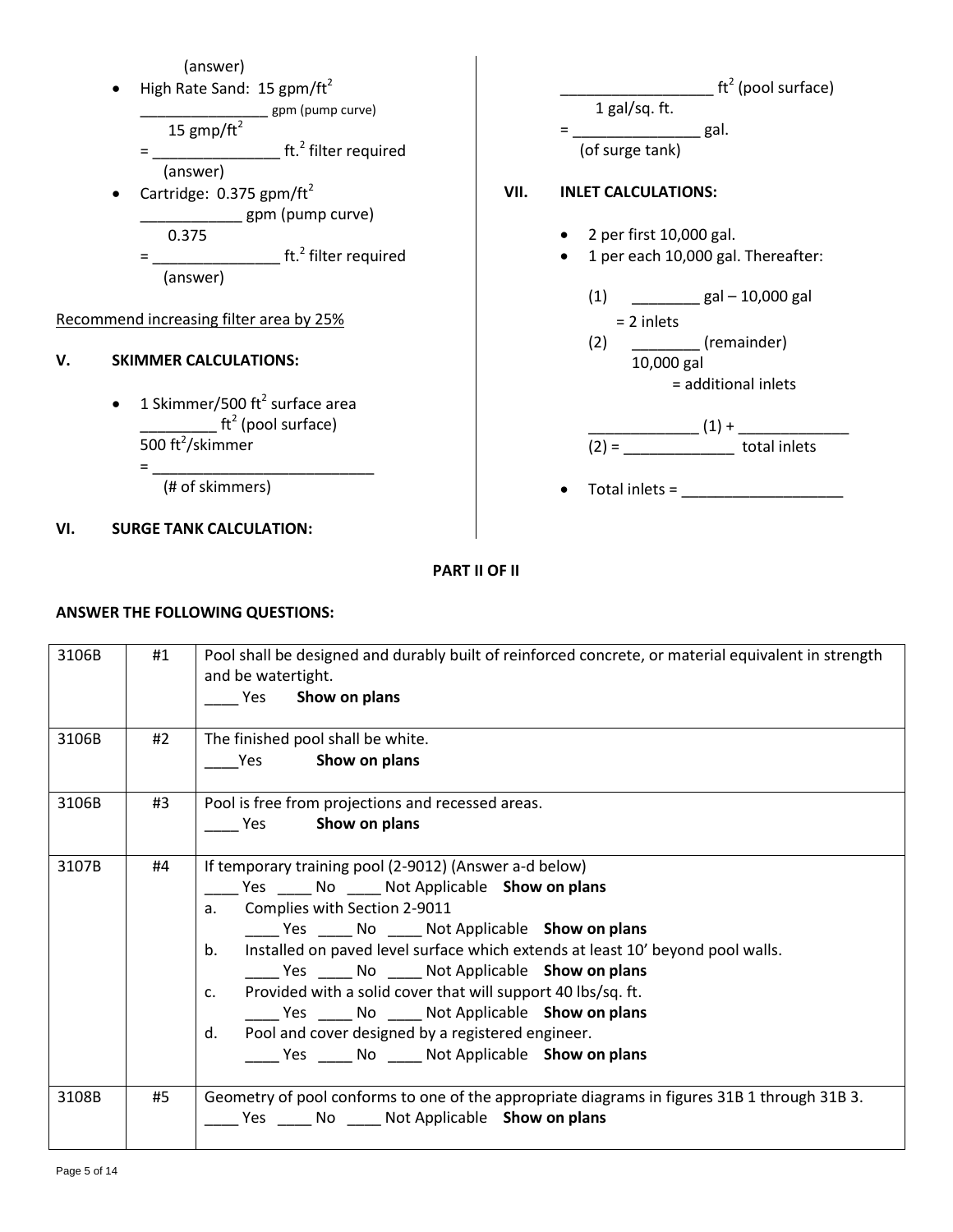| 3108B | #6  | Pool has a change (Break) of slope from shallow to deep end.                                                         |
|-------|-----|----------------------------------------------------------------------------------------------------------------------|
|       |     | Yes No Show on plans                                                                                                 |
|       |     |                                                                                                                      |
| 3108B | #7  | Pool has flush mounted fastening devices for fastening a safety rope and buoys across the pool                       |
|       |     | where water depth is $4\frac{1}{2}$ ft.                                                                              |
|       |     | Yes No Not Applicable Show on plans                                                                                  |
| 3109B | #8  | There is a 4 inch wide straight line of slip resistant tile across the bottom of the pool at the 4 $\frac{1}{2}$ ft. |
|       |     | depth mark.                                                                                                          |
|       |     | _____ Yes ______ No _____ Not Applicable Show on plans                                                               |
|       |     |                                                                                                                      |
| 3109B | #9  | There can be no designs resembling a human form on the walls or bottom of the pool. Are any                          |
|       |     | graphics planned on the interior finish? _______ Yes Show on plans ______ No                                         |
|       |     |                                                                                                                      |
| 3109B | #10 | The water depth is clearly marked at the following locations (circle letter preceding your answer):                  |
|       |     | Maximum depth * Wading pool must have 2 depth markers<br>a.                                                          |
|       |     | Minimum depth indicating maximum depth<br>b.                                                                         |
|       |     | Each end<br>c.                                                                                                       |
|       |     | d.<br>Break in slope                                                                                                 |
|       |     | Perimeter at increments not exceeding 25 ft.<br>e.                                                                   |
|       |     | f.<br>On vertical walls at/or above water level                                                                      |
|       |     | Show on plans                                                                                                        |
|       |     |                                                                                                                      |

| 3109B | #11 | Pool is greater than 20 ft. wide and has depth markers also on edge of deck.<br>Yes No Show on plans                                                                                                                                                                                     |
|-------|-----|------------------------------------------------------------------------------------------------------------------------------------------------------------------------------------------------------------------------------------------------------------------------------------------|
| 3109B | #12 | Depth markers must be least 3 in. in height, of contrasting color, made of durable material that<br>resists weathering (slip resistant if located on the deck). Also, the abbreviation "Ft" (3 inches in<br>height) must appear after each depth marker.<br>Show on plans<br><b>Pres</b> |
| 3109B | #13 | Width of lane markings doesn't exceed 12 inches.<br>____ Yes _____ No ____ Not Applicable Show on plans                                                                                                                                                                                  |
| 3110B | #14 | Depth of shallow end of pool exceeds 2 ft. and requires steps and ladders.<br>Yes No Show on plans                                                                                                                                                                                       |
| 3110B | #15 | Depth at deep end of pool exceeds 4 1/2 ft. and requires ladders.<br>Yes No Show on plans                                                                                                                                                                                                |
| 3110B | #16 | Pool exceeds 30 ft. in width and requires ladders on both sides at increments not exceeding 100 ft.<br>Yes ______ No Show on plans                                                                                                                                                       |
| 3110B | #17 | Minimum tread of stairs is 12 inches or greater.<br>Yes No Show on plans                                                                                                                                                                                                                 |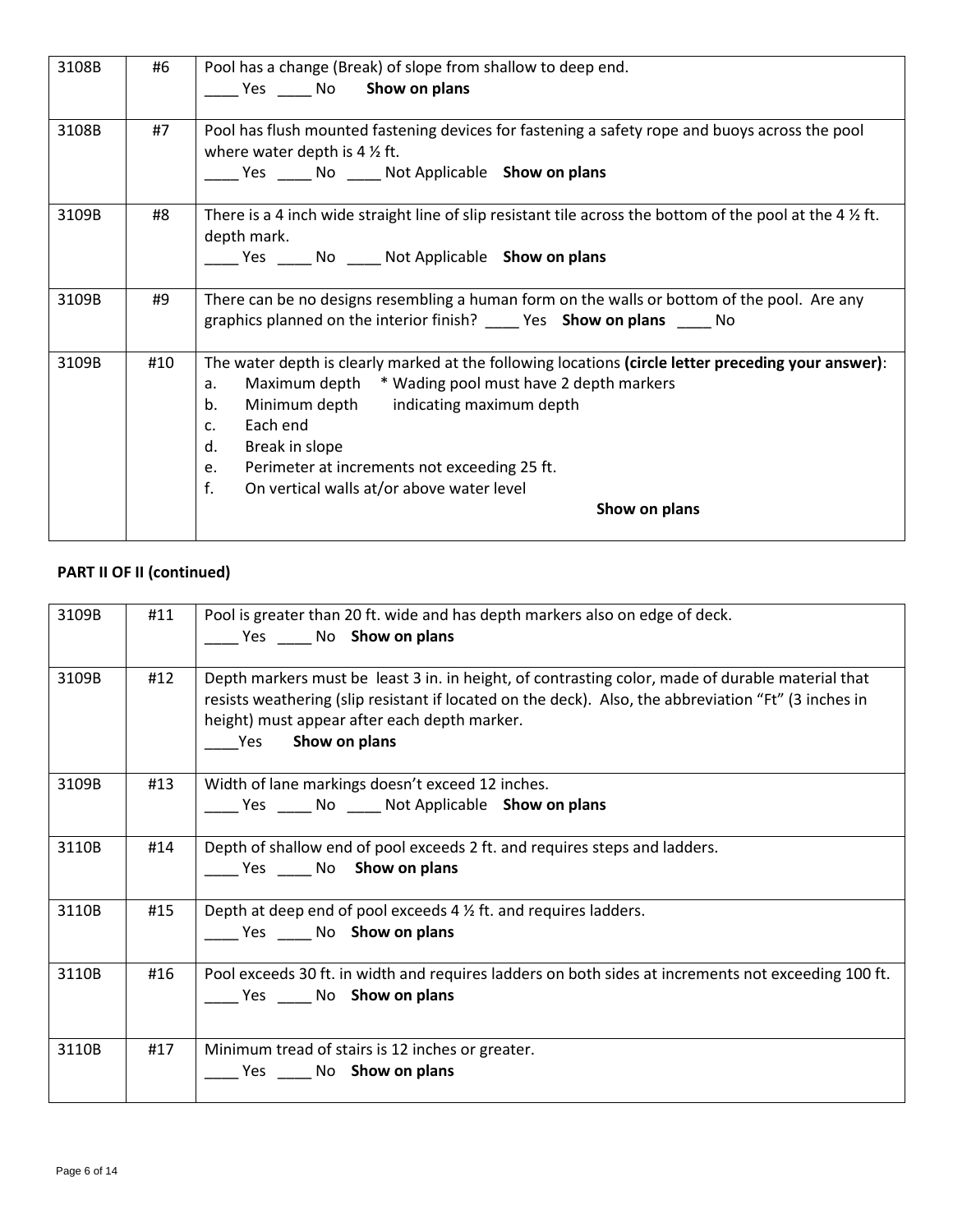| 3110B | #18 | Riser height of stairs does not exceed 12 inches.<br>Ves ______ No Show on plans                                                                                                                                                                                                                                      |
|-------|-----|-----------------------------------------------------------------------------------------------------------------------------------------------------------------------------------------------------------------------------------------------------------------------------------------------------------------------|
| 3110B | #19 | The top step is curved convexly and top step tread is 18 inches or greater in size.<br>_____ Yes _____ No _____ Not Applicable Show on plans                                                                                                                                                                          |
| 3110B | #20 | The required ladders have a handhold that is corrosion-resistant and equipped with slip-resistant<br>tread. It will be rigidly installed and provided a clearance of not less than 3 inches nor more than 5<br>inches between part of the ladder and the pool wall.<br>_____ Yes _______ Not Applicable Show on plans |
| 3110B | #21 | Stepholes shall have a minimum tread of 5 inches and a width of 14 inches.<br>Ves ______ Not Applicable Show on plans                                                                                                                                                                                                 |
| 3110B | #22 | The safety rail extends from the deck to a point above the top of the lowest step. The upper<br>surface of the safety rails is located at least 28 inches above the deck.<br>Show on plans<br>Yes                                                                                                                     |
| 3111B | #23 | Handholds will be installed. They will be located not more than 9 inches above water level.<br>Ves ______ Not Applicable Show or note on plans                                                                                                                                                                        |
| 3111B | #24 | Handholds are bullnosed coping or cantilevered decking that is not over 2 1/2 inches thick (overhang<br>shall not exceed 2 inches nor be less than 1 inch).<br>Ves ______ Not Applicable Show or note on plans                                                                                                        |

| 3111B | #25 | This is a special use pool for instruction or competitive swimming which requires a perimeter<br>overflow lip.<br>Yes No Note on plans |
|-------|-----|----------------------------------------------------------------------------------------------------------------------------------------|
| 3112B | #26 | The diving boards comply with Section 2-9017.<br>Yes Mot Applicable Show or note on plans                                              |
| 3113B | #27 | A 4 ft. wide or larger deck surrounds pool and rear of diving board, if applicable.<br>The Yes Mot Applicable Show or note on plans    |
| 3113B | #28 | The deck is made of concrete or similar material and is slip-resistant and non abrasive.<br>Note on plans<br><b>Parage Yes</b>         |
| 3113B | #29 | The deck width separating the pool from any adjacent spa is 6 ft. or greater.<br>Yes Mot Applicable Show on plans                      |
| 3113B | #30 | This is a temporary training pool. No deck required.<br>Yes No Show or note on plans                                                   |
| 3113B | #31 | The deck has a minimum slope of $\frac{1}{4}$ in. per ft. to deck drains and doesn't drain into pool.<br>Yes No Show or note on plans  |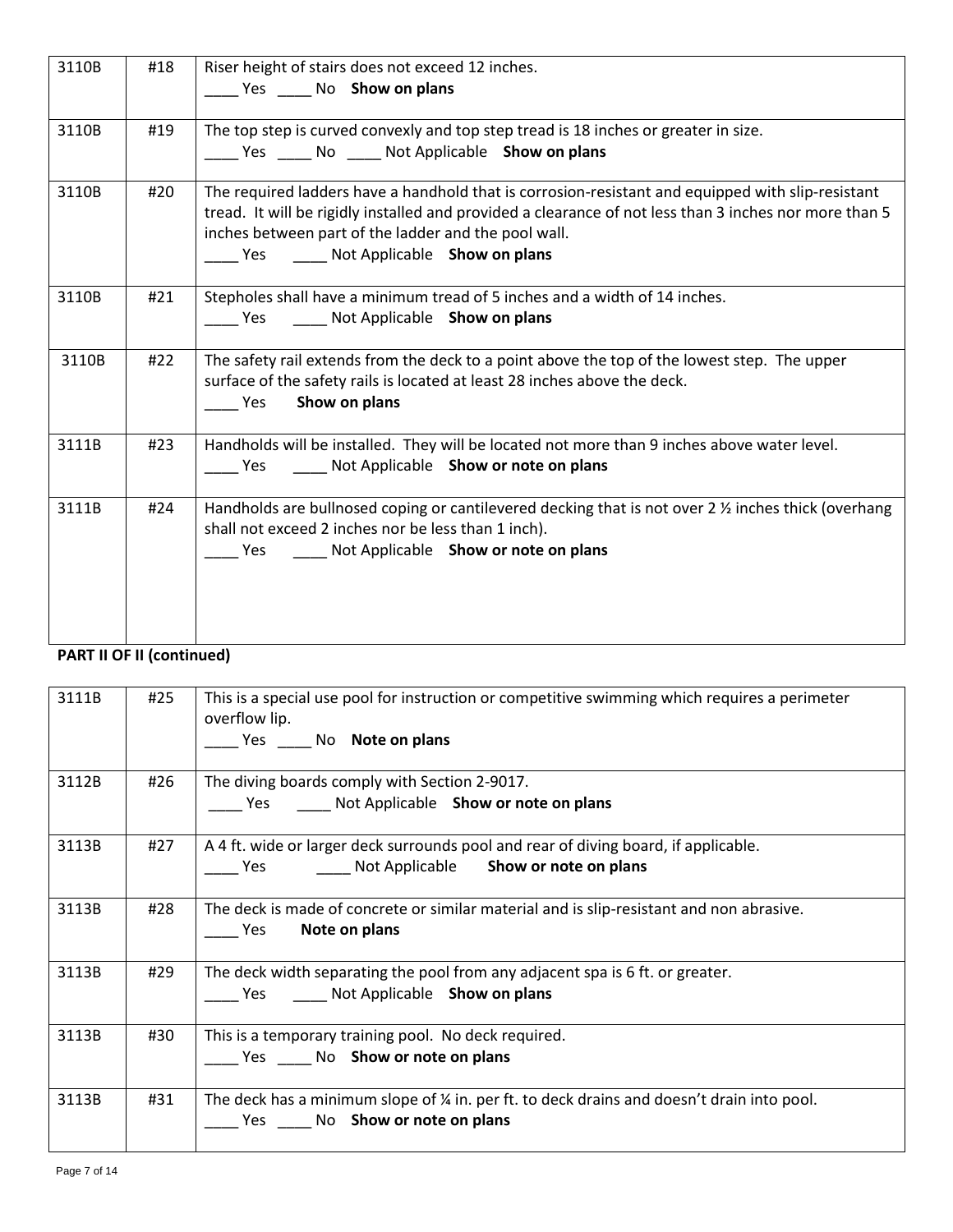| 3113B | #32 | Drains are not more than 25 ft. apart and do not drain over 400 sq. ft. per drain (4 in. drains). They<br>Yes _______ Not Applicable Show on plans                                                                                                                                                                                                |
|-------|-----|---------------------------------------------------------------------------------------------------------------------------------------------------------------------------------------------------------------------------------------------------------------------------------------------------------------------------------------------------|
| 3115B | #33 | Public showers, toilets and dressing rooms will be provided.<br>Ves ______ No Show on plans                                                                                                                                                                                                                                                       |
| 3115B | #34 | Adjacent living facilities or accommodations are to be used. They are 300 ft. or less away. If so,<br>Skip #35-38.<br>Yes ______ No Show on plans                                                                                                                                                                                                 |
| 3115B | #35 | Number of sanitary facilities on basis of 1 bather per 15 sq. ft. of pool surface. The total # of<br>bathers are ____________.<br>One shower for each 50 bathers provided<br>а.<br>Separate toilet facilities for men and women on following basis:<br>b.<br>women 1T/60; men 1T + 1U/75 men<br>One lavatory for each 80 bathers<br>$C_{\bullet}$ |
| 3115B | #36 | Floors in sanitary facilities hard, non-absorbent extending up wall 5 inches with coved base. They<br>are slip-resistant and sloped ¼ inch per foot to floor drain.<br>Show or note on plans<br>Yes                                                                                                                                               |
| 3115B | #37 | Walls are of material not adversely affected by moisture. Privacy is maintained.<br>Show or note on plans<br><b>Yes</b>                                                                                                                                                                                                                           |

| 3115B | #38 | Showers are supplied with hot and cold potable water. The hot water is limited to 110 degrees F.<br>maximum.<br>Show & note on plans<br>Yes                                                |
|-------|-----|--------------------------------------------------------------------------------------------------------------------------------------------------------------------------------------------|
| 3116B | #39 | There is 1 drinking fountain for first 250 bathers and 1 for each 200 thereafter (exception: when<br>drinking water is available in living quarters or clubhouse).<br>Show on plans<br>Yes |
| 3117B | #40 | Hose bibb available so that all portions of deck can be reached with 75 ft. hose.<br>Show on plans<br><b>Yes</b>                                                                           |
| 3118B | #41 | Fencing and gates at least 5 ft. in height enclose pool. No opening greater than 4 inches in any<br>dimension exists.<br>Yes Not Applicable Show on plans                                  |
| 3118B | #42 | Gate is equipped with self-closing and self-latching device located $3 \frac{1}{2}$ ft. or higher above deck.<br>Gate opens outwardly.<br>Not Applicable Show or note on plans<br>Yes      |
| 3118B | #43 | The bottom of the enclosure is within 2 inches of the finished grade.<br>Not Applicable<br>Show on plans<br>Yes                                                                            |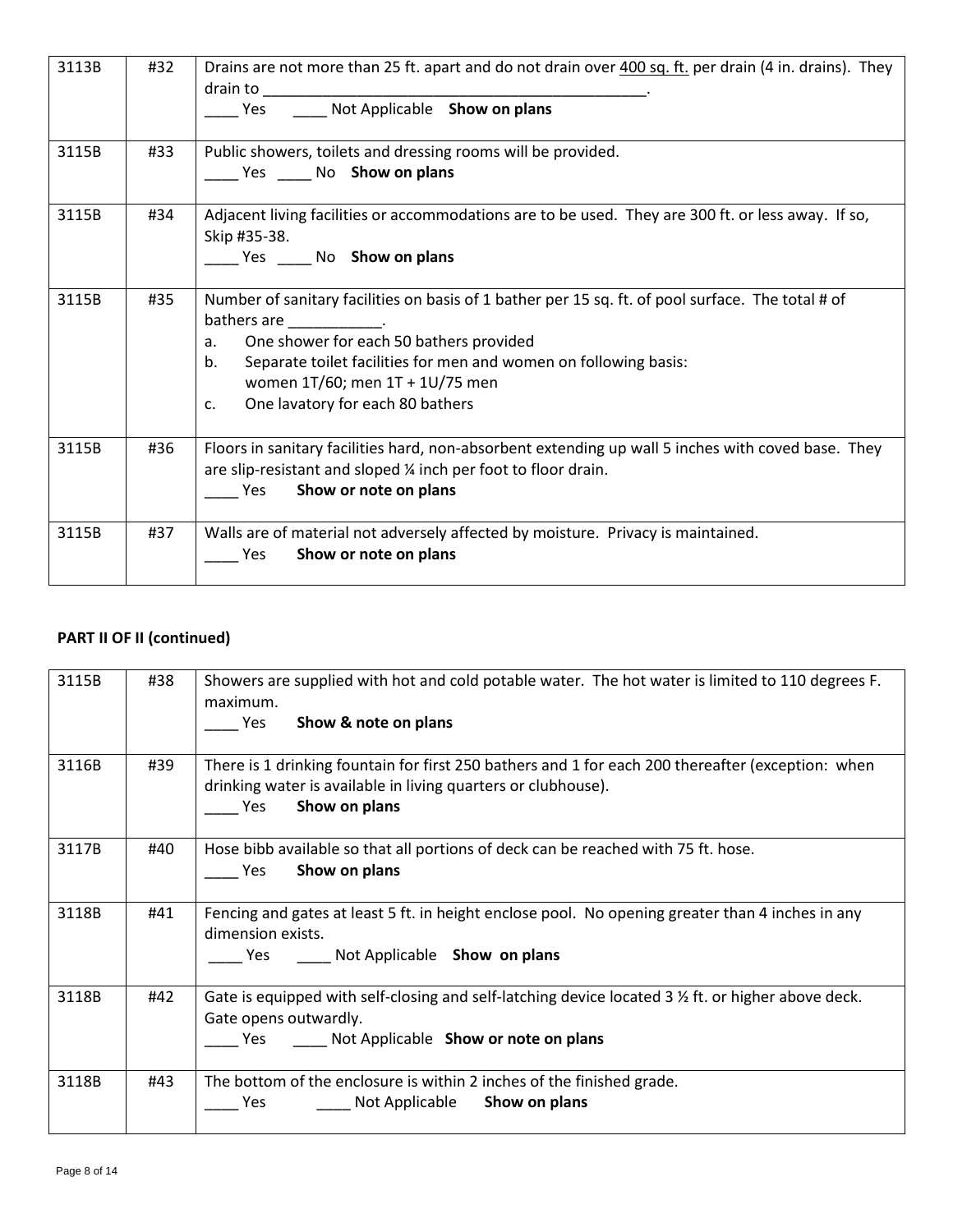| 3118B  | #44 | Any horizontal bars are spaced a minimum of 48 inches apart.                                     |  |
|--------|-----|--------------------------------------------------------------------------------------------------|--|
|        |     | Show on plans<br>Yes                                                                             |  |
|        |     |                                                                                                  |  |
| 3119B  | #45 | The following signs will be posted in a conspicuous place at the pool and required information   |  |
| &      |     | added (circle letter):                                                                           |  |
| 116045 |     | Occupant Load sign (4 inch letters)<br>a.                                                        |  |
|        |     | Warning-No Lifeguard on Duty sign (4 inch letters)<br>b.                                         |  |
|        |     | No Diving Allowed sign (depth 6 ft. or less) (4 inch letters)<br>$C_{\bullet}$                   |  |
|        |     | Danger: Gaseous Oxidizer-Chlorine sign (4 inch letters)<br>d.                                    |  |
|        |     | <b>Emergency Phone Number sign</b><br>e.                                                         |  |
|        |     | f.<br>Artificial Respiration Procedures sign                                                     |  |
|        |     | Show or note on plans<br><b>Preserve</b>                                                         |  |
|        |     |                                                                                                  |  |
| 3120B  | #46 | Pool is located indoors and is ventilated according to Section 605 of the Uniform Building Code. |  |
|        |     | ___ Not Applicable Show or note on plans<br>Yes                                                  |  |
|        |     |                                                                                                  |  |
|        |     |                                                                                                  |  |
| 3121B  | #47 | Pool equipment room is mounted on a Portland cement concrete or similar floor material and       |  |
|        |     | sloped ¼ in./ft. to floor drain.                                                                 |  |
|        |     | Yes ______ No Show or note on plans                                                              |  |
|        |     |                                                                                                  |  |
| 3122B  | #48 | The chlorine gas equipment room complies with Sec. 2-9028:                                       |  |
|        |     | Not located below ground level<br>a.                                                             |  |
|        |     | Entry door does not open onto pool or deck<br>b.                                                 |  |
|        |     | Fresh air intake within 6 inches of ceiling<br>$C_{\bullet}$                                     |  |
|        |     |                                                                                                  |  |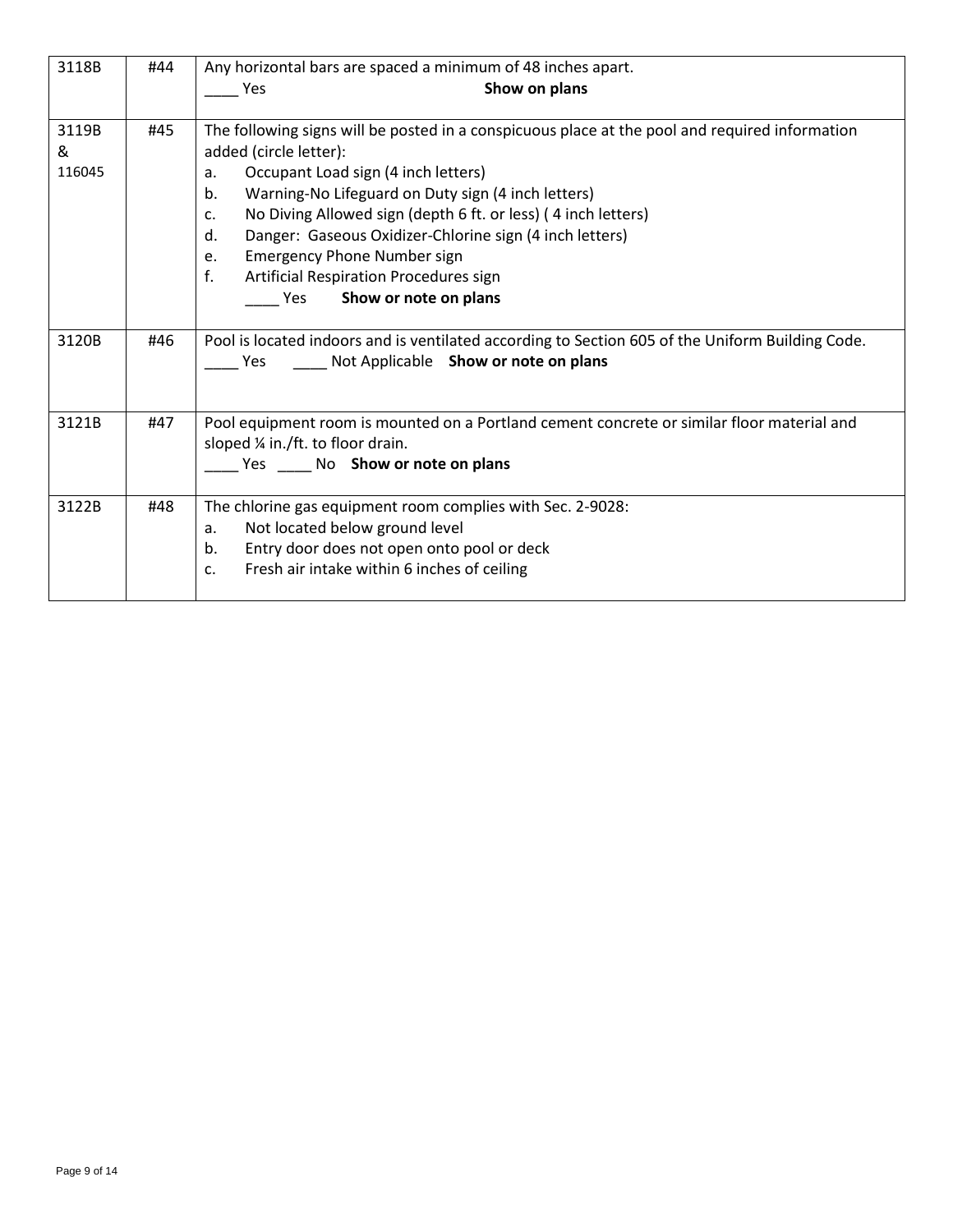|       |     | Mechanical exhaust produces 60 air changes/hour and vented to outside air<br>discharge<br>d.             |  |
|-------|-----|----------------------------------------------------------------------------------------------------------|--|
|       |     | at least 10 ft. from windows or adjacent bldgs.                                                          |  |
|       |     | Not Applicable Show & note on plans<br>Yes                                                               |  |
|       |     |                                                                                                          |  |
| 3123B | #49 | Recirculation system: (Answer a-h)                                                                       |  |
|       |     | Discharge flow velocity does not exceed 10 ft./second on inlet piping and<br>a.                          |  |
|       |     | 8 ft./second on suction pipe                                                                             |  |
|       |     | Yes Note on plans                                                                                        |  |
|       |     | All filters, valves, pumps, strainers and equipment requiring adjustments are<br>b.<br>readily           |  |
|       |     | accessible for repair and replacement                                                                    |  |
|       |     | Yes Note on plans                                                                                        |  |
|       |     | Pressure gauge on influent and effluent lines<br>c.                                                      |  |
|       |     | Yes Show on plans                                                                                        |  |
|       |     | Flowmeter will be supplied<br>d.                                                                         |  |
|       |     | Yes Show on plans                                                                                        |  |
|       |     | Vacuum gauge on suction type filters<br>e.                                                               |  |
|       |     | Not Applicable Show on plans<br>Yes                                                                      |  |
|       |     | f.<br>Hair and lint strainer is provided on the suction side of the recirculation pump                   |  |
|       |     | Yes Show on plans                                                                                        |  |
|       |     | Backwash piping and valves to be installed. The backwash will go to<br>g.                                |  |
|       |     |                                                                                                          |  |
|       |     | ___ Not Applicable Show & note on plans<br>Yes                                                           |  |
|       |     | Valves area easily accessible and not located under decking. They are marked<br>for<br>h.                |  |
|       |     | identification.                                                                                          |  |
|       |     | Yes Note on plans                                                                                        |  |
|       |     |                                                                                                          |  |
| 3126B | #50 | The pump capacity is designed at which of the following heads? (please circle the letter)                |  |
|       |     | Pressure D.E. - 60 ft. head<br>a.                                                                        |  |
|       |     | Vacuum D.F. - 40 ft. head<br>b.                                                                          |  |
|       |     | Rapid Sand - 45 ft. head<br>c.                                                                           |  |
|       |     | Hi rate sand - 60 ft. head<br>d.                                                                         |  |
|       |     | Cartridge filter - min 60 ft. head<br>e.                                                                 |  |
|       |     |                                                                                                          |  |
| 3127B | #51 | There is a permanently installed refill line to pool, (Spas, temp. pools, and pools less than 1500 gal.  |  |
|       |     | are exempt), with air gaps, vacuum breaker or double check valve.                                        |  |
|       |     | Show & note on plans<br>Yes                                                                              |  |
|       |     |                                                                                                          |  |
| 3127B | #52 | Pool refill inlets not less than 1 inch or less than 2 pipe diameters above overflow rim for air-gap     |  |
|       |     | separation.                                                                                              |  |
|       |     | Yes ______ Not Applicable<br>Note on plans                                                               |  |
|       |     |                                                                                                          |  |
| 3127B | #53 | Pool refill inlet is protected with a backflow prevention device.                                        |  |
|       |     | _____ Not Applicable<br>Note on plans<br><b>Pres</b>                                                     |  |
|       |     |                                                                                                          |  |
| 3129B | #54 | A rapid sand filter is being installed. If filtration rate does not exceed 3 gpm/sq. ft. Backwash is not |  |
|       |     | less that 12 gpm/sq. ft. of filter area.                                                                 |  |
|       |     | Yes _____ Not Applicable Show & note on plans                                                            |  |
|       |     |                                                                                                          |  |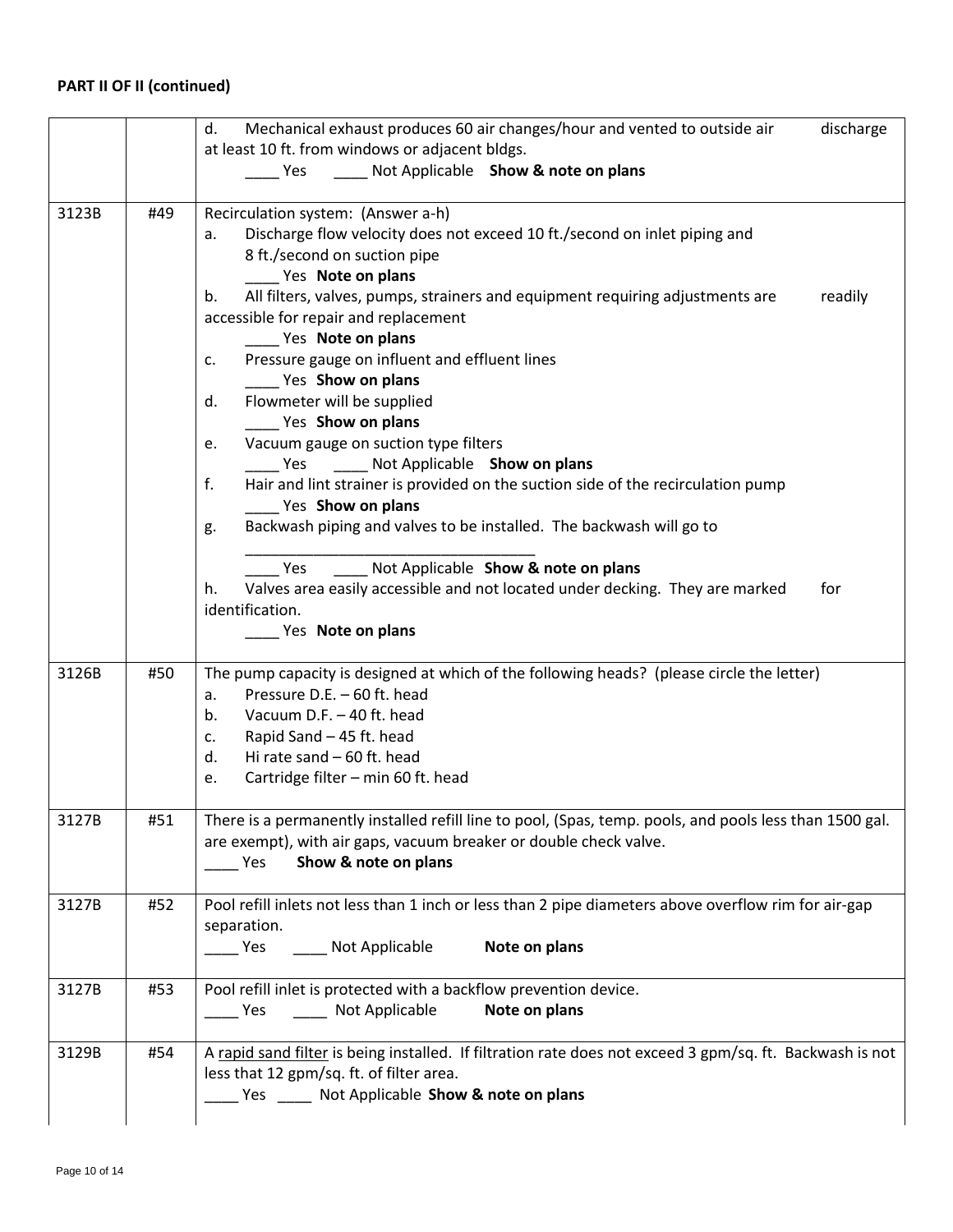| 3130B | #55  | A diatomaceous earth filter is being installed. If filtration rate does not exceed 2 gpm /sq. ft. or 2 1/2<br>gpm for continuous feeding for filter aid for pools 2000 sq. ft. or more.                                                                                                                                                                                                                                                                                                                                                                                                                                                                                                                                                                                                                                                                                                                                                                                                                                                                          |
|-------|------|------------------------------------------------------------------------------------------------------------------------------------------------------------------------------------------------------------------------------------------------------------------------------------------------------------------------------------------------------------------------------------------------------------------------------------------------------------------------------------------------------------------------------------------------------------------------------------------------------------------------------------------------------------------------------------------------------------------------------------------------------------------------------------------------------------------------------------------------------------------------------------------------------------------------------------------------------------------------------------------------------------------------------------------------------------------|
|       |      | _____ Yes _______ Not Applicable _______ Show & note on plans                                                                                                                                                                                                                                                                                                                                                                                                                                                                                                                                                                                                                                                                                                                                                                                                                                                                                                                                                                                                    |
| 3131B | #56  | A high rate sand filter is being installed. If filtration rate does not exceed 15 gpm/sq. ft.; its<br>backwash minimum is 15 gpm.                                                                                                                                                                                                                                                                                                                                                                                                                                                                                                                                                                                                                                                                                                                                                                                                                                                                                                                                |
|       |      | ______ Yes ________ Not Applicable ________ Show & note on plans                                                                                                                                                                                                                                                                                                                                                                                                                                                                                                                                                                                                                                                                                                                                                                                                                                                                                                                                                                                                 |
| 3131B | #57  | A cartridge filter is being installed. If filtration rate does not exceed 0.375 gpm/sq. ft.<br>Yes Not Applicable<br>Show & note on plans                                                                                                                                                                                                                                                                                                                                                                                                                                                                                                                                                                                                                                                                                                                                                                                                                                                                                                                        |
|       | #57A | Cleaning sink installed. _______ Yes                                                                                                                                                                                                                                                                                                                                                                                                                                                                                                                                                                                                                                                                                                                                                                                                                                                                                                                                                                                                                             |
| 3132B | #58  | The chemical feeders comply with Section 3132B.<br>Ves ______ Not Applicable <b>Note on plans</b>                                                                                                                                                                                                                                                                                                                                                                                                                                                                                                                                                                                                                                                                                                                                                                                                                                                                                                                                                                |
| 3133B | #59  | The disinfectant feeders comply with Section 3133B.<br>Ves ______ Not Applicable <b>Note on plans</b>                                                                                                                                                                                                                                                                                                                                                                                                                                                                                                                                                                                                                                                                                                                                                                                                                                                                                                                                                            |
| 3133B | #60  | Chlorine gas to be used. Scales provided.<br>_____ Yes _______ Not Applicable _______ Note on plans                                                                                                                                                                                                                                                                                                                                                                                                                                                                                                                                                                                                                                                                                                                                                                                                                                                                                                                                                              |
| 3133B | #61  | Chlorine gas piping is not located outside equipment room.<br>_____ Yes _______ Not Applicable _______ Show & note on plans                                                                                                                                                                                                                                                                                                                                                                                                                                                                                                                                                                                                                                                                                                                                                                                                                                                                                                                                      |
| 3134B | #62  | Skimmers: (surface area less than 5000 sq. ft.) (Answer a-e if applicable)<br>One skimmer for each 500 sq. ft. or fraction thereof is provided and capable of<br>a.<br>withdrawing 75% of required recirculation capacity<br>Yes ______ No ______ Not Applicable Show & note on plans<br>Skimmer is built-in type, recessed into pool wall, individually adjustable for rate of flow,<br>$b_{\cdot}$<br>automatically adjusts to variations in pool level within 4 inches, has a removable and cleanable<br>screen or basket, and is provided with an air lock protective device to prevent air<br>leakage into recirculation system<br>Yes _______ No _______ Not Applicable Show & note on plans<br>Skimmer located in relation to pool inlets so as to aid recirculation and skimming<br>c.<br>Yes No Not Applicable Show on plans<br>Skimmer flow rate does not exceed 80 gpm<br>d.<br>____ Yes ______ No _____ Not Applicable Note on plans<br>Anti-hair catching equalizer line covers provided<br>e.<br>Yes ______ No ______ Not Applicable Note on plans |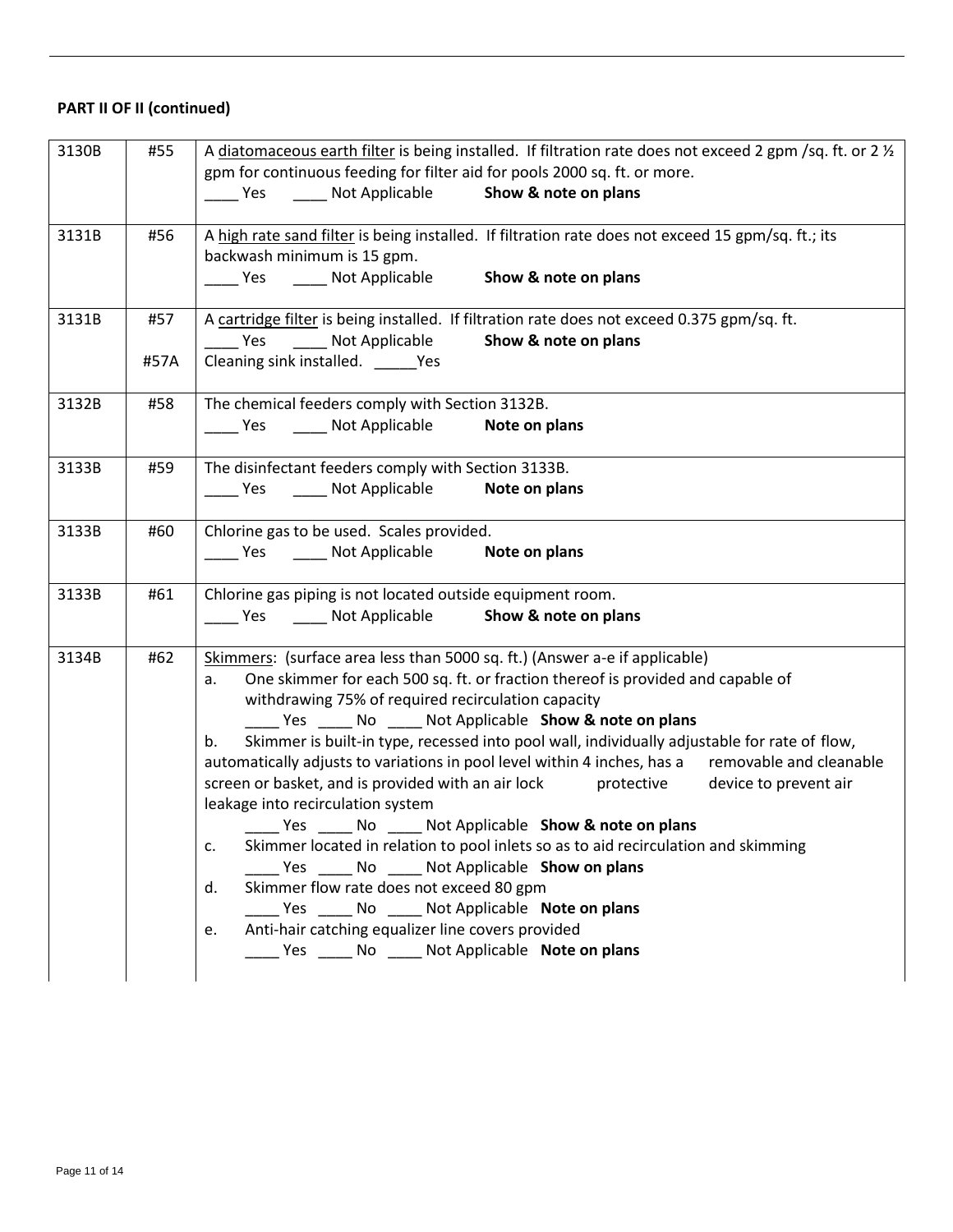| 313B4 | #63 | Perimeter overflow: (surface area over 5000 sq. ft.) (Answer a-h if applicable)                                                                                                            |  |  |  |  |
|-------|-----|--------------------------------------------------------------------------------------------------------------------------------------------------------------------------------------------|--|--|--|--|
|       |     | Capable of withdrawing 75% of required recirculation capacity<br>a.                                                                                                                        |  |  |  |  |
|       |     | Yes ______ No ______ Not Applicable Show & note on plans                                                                                                                                   |  |  |  |  |
|       |     | Overflow channel not less than 3 inches deep and 3 inches wide. The opening<br>b.                                                                                                          |  |  |  |  |
|       |     | beneath deck into channel minimum of 4 inches                                                                                                                                              |  |  |  |  |
|       |     | Yes No Not Applicable<br>Show & note on plans                                                                                                                                              |  |  |  |  |
|       |     | Channel lip is no greater than 12 inches below top of deck, with rounded lip<br>edge with<br>c.<br>maximum thickness of 2 % inches for top 2 inches and minimum thickness of 1<br>inch for |  |  |  |  |
|       |     | top 2 inches                                                                                                                                                                               |  |  |  |  |
|       |     | No Not Applicable Show & note on plans<br>Yes                                                                                                                                              |  |  |  |  |
|       |     |                                                                                                                                                                                            |  |  |  |  |
|       |     |                                                                                                                                                                                            |  |  |  |  |

|         |                                                                                          | Channel outlet minimum 2 % inches in diameter<br>d.                                             |  |  |  |  |
|---------|------------------------------------------------------------------------------------------|-------------------------------------------------------------------------------------------------|--|--|--|--|
|         | ______ Yes _______ No ______ Not Applicable Show & note on plans                         |                                                                                                 |  |  |  |  |
|         | Not more than 15 ft. apart and channel slope to outlets not less than 1/4 inch/ft.<br>e. |                                                                                                 |  |  |  |  |
|         |                                                                                          | _____ Yes _____ No _____ Not Applicable Show & note on plans                                    |  |  |  |  |
|         |                                                                                          | $f_{\cdot}$<br>Channel drain shall not be less than 1.5 times area of outlet piping             |  |  |  |  |
|         |                                                                                          | _____ Yes _____ No _____ Not Applicable <b>Note on plans</b>                                    |  |  |  |  |
|         |                                                                                          | Surge tank storage minimum 1 gals/sq. ft. of surface area:<br>g.                                |  |  |  |  |
|         |                                                                                          |                                                                                                 |  |  |  |  |
|         |                                                                                          | Yes ______ No ______ Not Applicable <b>Show &amp; note on plans</b>                             |  |  |  |  |
|         |                                                                                          | Automatic surge flow control to make-up water with manual over ride for maintaining pool<br>h.  |  |  |  |  |
|         |                                                                                          | water level provided                                                                            |  |  |  |  |
|         |                                                                                          |                                                                                                 |  |  |  |  |
|         |                                                                                          |                                                                                                 |  |  |  |  |
| 3134B & | #64                                                                                      | Bottom Drains: (Answer a-d)                                                                     |  |  |  |  |
| 3108B   |                                                                                          | Pool can be drained through two bottom drains. The drain goes to _______________                |  |  |  |  |
|         |                                                                                          |                                                                                                 |  |  |  |  |
|         |                                                                                          | Yes Not Applicable Note on plans                                                                |  |  |  |  |
|         |                                                                                          | They are covered by a protective cover whose opening does not exceed $\frac{1}{2}$ inch in its  |  |  |  |  |
|         |                                                                                          | smaller dimension                                                                               |  |  |  |  |
|         |                                                                                          | Show or note on plans<br><b>Parage Yes</b>                                                      |  |  |  |  |
|         |                                                                                          | Grates removable only with tools<br>C.                                                          |  |  |  |  |
|         |                                                                                          | Note on plans<br><b>Preserve</b>                                                                |  |  |  |  |
|         |                                                                                          | Must have 2 main drains with at least 2 feet separation to prevent a suction<br>hazard to<br>d. |  |  |  |  |
|         |                                                                                          |                                                                                                 |  |  |  |  |
|         |                                                                                          | bathers                                                                                         |  |  |  |  |
|         |                                                                                          | Show on plans<br><b>Pres</b>                                                                    |  |  |  |  |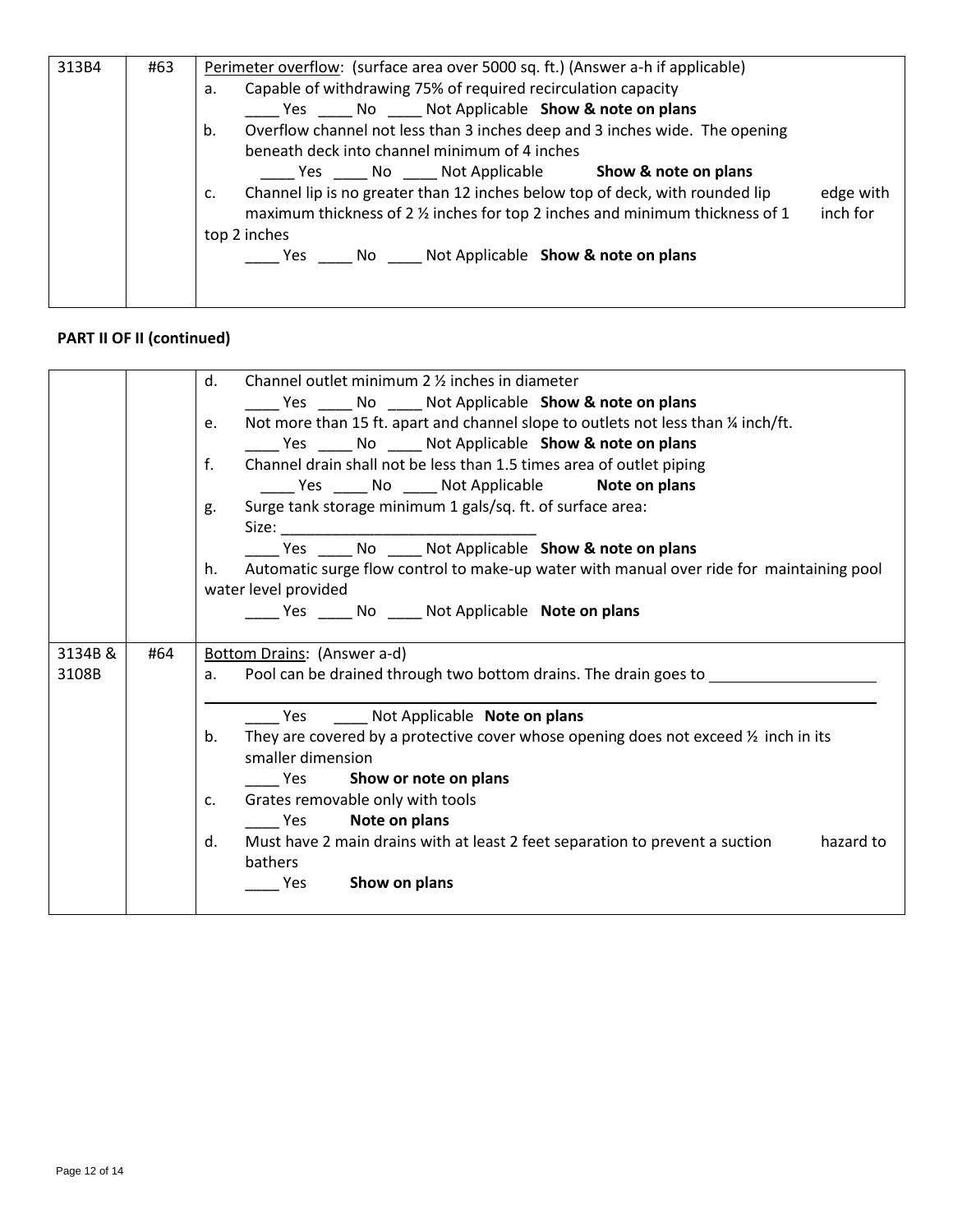| 3134B | #65                                                                                   | Inlets: (Answer a-f)                                                                                  |  |  |  |
|-------|---------------------------------------------------------------------------------------|-------------------------------------------------------------------------------------------------------|--|--|--|
|       |                                                                                       | Minimum of two inlets for first 10,000 gal. and one inlet for each additional<br>10,000<br>a.         |  |  |  |
|       |                                                                                       | gal. or fractional part. There are _________________ inlets                                           |  |  |  |
|       |                                                                                       | Located not less than 18 inches below waterline (spa and wading pools exempt)<br>b.                   |  |  |  |
|       |                                                                                       | Yes No Show & note on plans                                                                           |  |  |  |
|       |                                                                                       | Inlets do not protrude greater than 1 % inch into pool and are rounded or smooth<br>C.                |  |  |  |
|       |                                                                                       | Yes No <b>Note on plans</b>                                                                           |  |  |  |
|       | Inlets are separated by at least 10 ft. and are located so as to ensure uniform<br>d. |                                                                                                       |  |  |  |
|       |                                                                                       | Yes No <b>Show &amp; note on plans</b>                                                                |  |  |  |
|       |                                                                                       | Pools greater than 40 ft. in width: has 1 floor inlet/10,000 gal. or fractional part<br>thereof<br>e. |  |  |  |
|       |                                                                                       | ____ Yes ______ No _____ Not Applicable Show & note on plans                                          |  |  |  |
|       |                                                                                       | Provisions have been made for adjusting the volume (floor inlets only) and direction of<br>f.         |  |  |  |
|       |                                                                                       | flow from the wall inlets                                                                             |  |  |  |
|       |                                                                                       | <b>Example 3 Yes Configure Note on plans</b>                                                          |  |  |  |
|       |                                                                                       |                                                                                                       |  |  |  |
|       |                                                                                       |                                                                                                       |  |  |  |
|       |                                                                                       |                                                                                                       |  |  |  |
| 3136B | #66                                                                                   | A built-in or portable type vacuum cleaning system has been provided.                                 |  |  |  |
|       |                                                                                       | Note on plans<br>Yes                                                                                  |  |  |  |
|       |                                                                                       |                                                                                                       |  |  |  |
|       |                                                                                       |                                                                                                       |  |  |  |

| 3137B | #67 | Waste Disposal: (Answer a-e)                                                                       |  |  |  |  |  |
|-------|-----|----------------------------------------------------------------------------------------------------|--|--|--|--|--|
|       |     | The backwash goes to the state of the backwash goes to<br>(septic systems not allowed)<br>a.       |  |  |  |  |  |
|       |     | If D.E. filter, there is a receiving chamber, e.g. floor sink, which catches waste<br>b.<br>D.E.   |  |  |  |  |  |
|       |     | Yes Mot Applicable Show on plans                                                                   |  |  |  |  |  |
|       |     | Sumps and drain piping have sufficient capacity to receive pool system<br>backwash without<br>C.   |  |  |  |  |  |
|       |     | overflowing the sump receiver                                                                      |  |  |  |  |  |
|       |     | Note on plans<br>Yes.                                                                              |  |  |  |  |  |
|       |     | A sight glass on waste discharge line from filter provided. Exception: air gap<br>visible to<br>d. |  |  |  |  |  |
|       |     | operator during backwash operation                                                                 |  |  |  |  |  |
|       |     | Yes No Not Applicable Show or note on plans                                                        |  |  |  |  |  |
|       |     | There is no direct connection of the pool or its recirculation system with the<br>sanitary<br>e.   |  |  |  |  |  |
|       |     | sewer, storm drain or drainage system                                                              |  |  |  |  |  |
|       |     | Yes No Show or note on plans                                                                       |  |  |  |  |  |
|       |     |                                                                                                    |  |  |  |  |  |
|       |     |                                                                                                    |  |  |  |  |  |